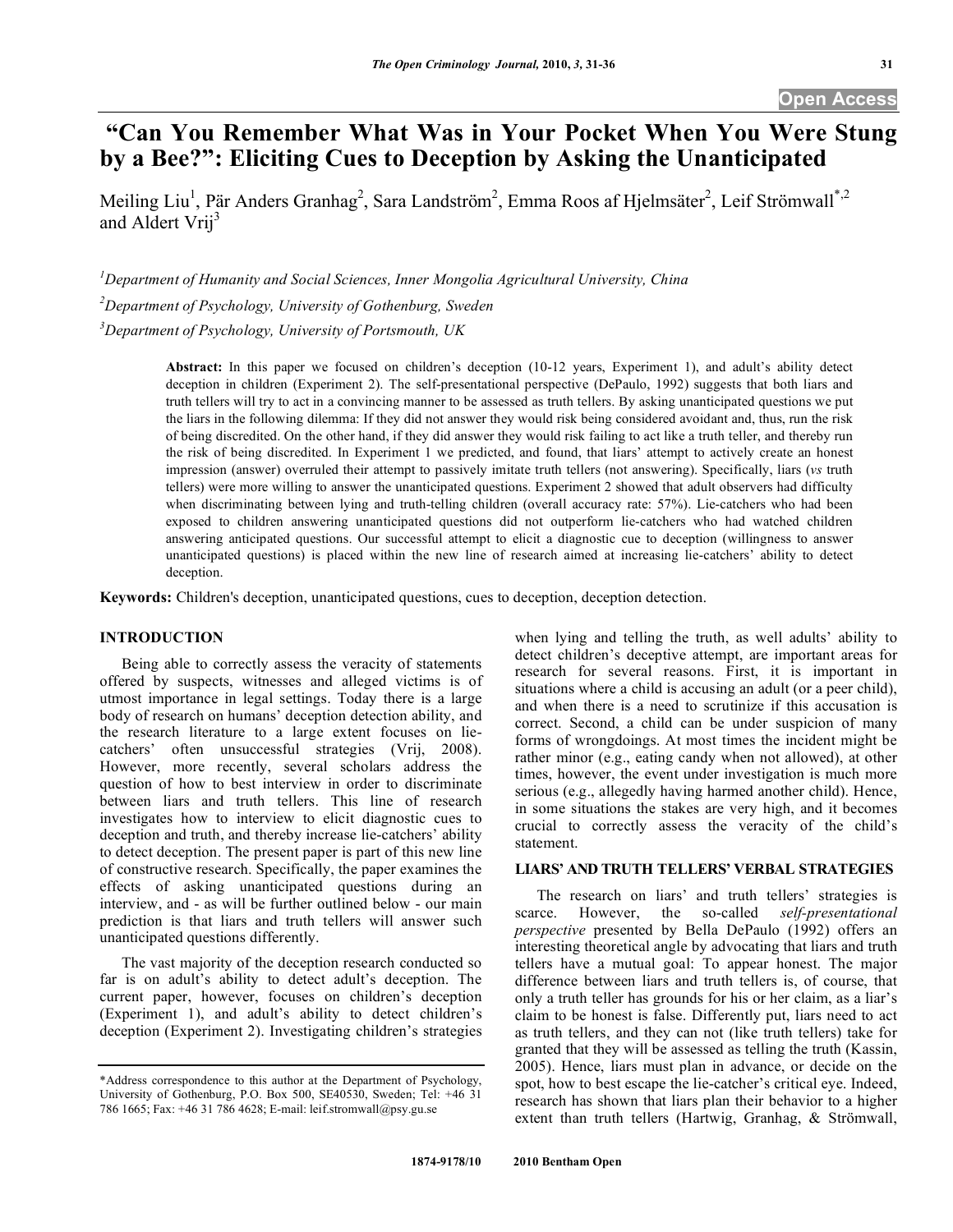2007). Moreover, research on adult mock suspects' verbal strategies shows that liars report to try to avoid giving a too detailed testimony, and that truth tellers report to try to talk in a spontaneous manner (Granhag & Strömwall, 2002). Other research has shown that liars reported to have tried to keep their story simple, whereas truth tellers reported to have tried to keep their story real (Strömwall, Hartwig, & Granhag, 2006). For a similar pattern of results, see Hartwig and colleagues (2007).

 Even less research has been carried out with respect to lying and truth-telling children's strategies. One study found that lying children (age 11-13) reported to have tried to appear honest by keeping the story simple, whereas truthtelling children reported to simply having told the story like it happened (Strömwall, Granhag, & Landström, 2007). These findings are in alignment with research on adult suspects showing that liars tend to provide shorter answers than truth tellers (Vrij, 2008).

 Research regarding the psychology of guilt and innocence shows that guilty suspects' planning of a future interview can be framed in terms of *self-regulation theory*. This theory focuses on processes aimed at directing a person towards a goal or away from a looming threat (Fiske & Taylor, 2008). The pathways to reach the desired state are labelled control strategies, and it has been argued that one such form - decision control - is of particular relevance for interrogative settings (Granhag & Hartwig, 2008). In the current context, decision control aims at reducing threat by deciding on how to act during the interrogation (e.g., what to admit, avoid and deny). Self-regulation theory broadly predicts that liars will employ various strategies to achieve their goal of being believed (for a more detailed account, see Granhag & Hartwig, 2008). In contrast, innocent suspects' planning (decision control) is predicted to be coloured by basic psychological concepts such as the *belief in a just world* (i.e., one gets what one deserves, and deserves what one gets, Lerner, 1980) and the *illusion of transparency* (i.e., the belief that one's inner feelings/states will manifest themselves on the outside, Savitsky & Gilovich, 2003). Therefore, innocent suspects will plan what to say during an interview to a much lesser extent than guilty suspects. See Kassin (2005) for a discussion about how innocent suspects may put themselves at risk by taking their innocence for granted.

### **THE UNANTICIPATED QUESTION APPROACH**

 A rather uncontroversial claim is that a lie-catcher's success is predicted by the extent to which he or she is able to read the strategies used by the suspect under investigation. Only recently have researchers started to examine how interviews should be carried out to facilitate lie detection (Granhag & Vrij, 2010). These approaches are theoretically driven (e.g., the cognitive load approach, Vrij, Fisher, Mann & Leal, 2006, and the strategic use of evidence approach, Granhag & Hartwig, 2008), and take the strategies used by truth tellers and liars into account. In the present paper we will highlight a different approach, which we label *the unanticipated question approach*.

 The reasoning behind the unanticipated question approach is as follows: Liars (more than truth tellers) are assumed to plan what to say during the upcoming interview. That is, liars will think of questions that will be asked, and will prepare answers to these questions. However, if liars are asked questions which they have not anticipated, they face a difficult task for several different reasons. For example, it can (a) place the liar in an awkward position with respect to what he/she has agreed with their partners in crime to say during the interview (Vrij *et al*., 2009), or (b) require a retelling procedure not prepared in advance (e.g., to tell the story in backwards order, see Vrij *et al*., 2008).

 In the present paper we will introduce yet another form of unanticipated questions. We selected questions which were thought to be difficult, but not impossible, to answer. The questions selected were peripheral to the event under examination; hence, neither liars nor truth tellers would run the risk of incriminating themselves by answering these unanticipated questions. Nevertheless, according to our reasoning, these questions would place the liar in a rather difficult dilemma, where he/she must consider the consequences of answering versus not answering these unanticipated questions. Specifically, by not answering he/she might be viewed as avoidant (and thereby evoke suspicion), but by answering he/she might fail to respond as a truth teller would do (and thereby evoke suspicion).

 We believe that a liar's intention to actively behave in a convincing manner (e.g., try to answer difficult questions) will overrule his/her attempts to act like a truth teller. The reason for this is that whereas it is relatively easy to imitate truth tellers when having prepared what to say, it is a much more difficult task to do this on the spot. A liar faced with the dilemma whether or not to answer a difficult question (due to difficulties in predicting how a truth teller would have acted in the same situation), is expected to be tipped in the direction of answering the question. By not answering the question he/she will run the risk of failing both with respect to (a) appearing honest and (b) properly imitate a truth teller. By answering the question, he/she will 'only' run the risk of failing with respect to properly imitating a truth teller.

Another reason why liars may be more willing than truth tellers to answer difficult questions, is that people tend to rate the accuracy of their own memories and other peoples' memories differently (Crombag, Merckelbach & Elffers, 2000). In our deception context, this may result in liars overestimating the memory performance of truth tellers. Hence, liars run the risk of being more willing to answer difficult questions than are truth tellers.

### **EXPERIMENT 1**

 In Experiment 1, 46 children told the truth about a selfexperienced event and 46 children lied about an event. Half of the truthful and half of the lying children were asked a set of anticipated questions (e.g., 'where did this event take place?'), and the remaining two halves were asked a set of unanticipated questions (e.g., 'what did it smell like at the location where the event took place?'). The first aim of the experiment was to examine whether lying children planned their verbal and nonverbal behavior more than truth-telling children. The second aim was to examine possible differences with respect to lying and truth-telling children's willingness to answer unanticipated questions.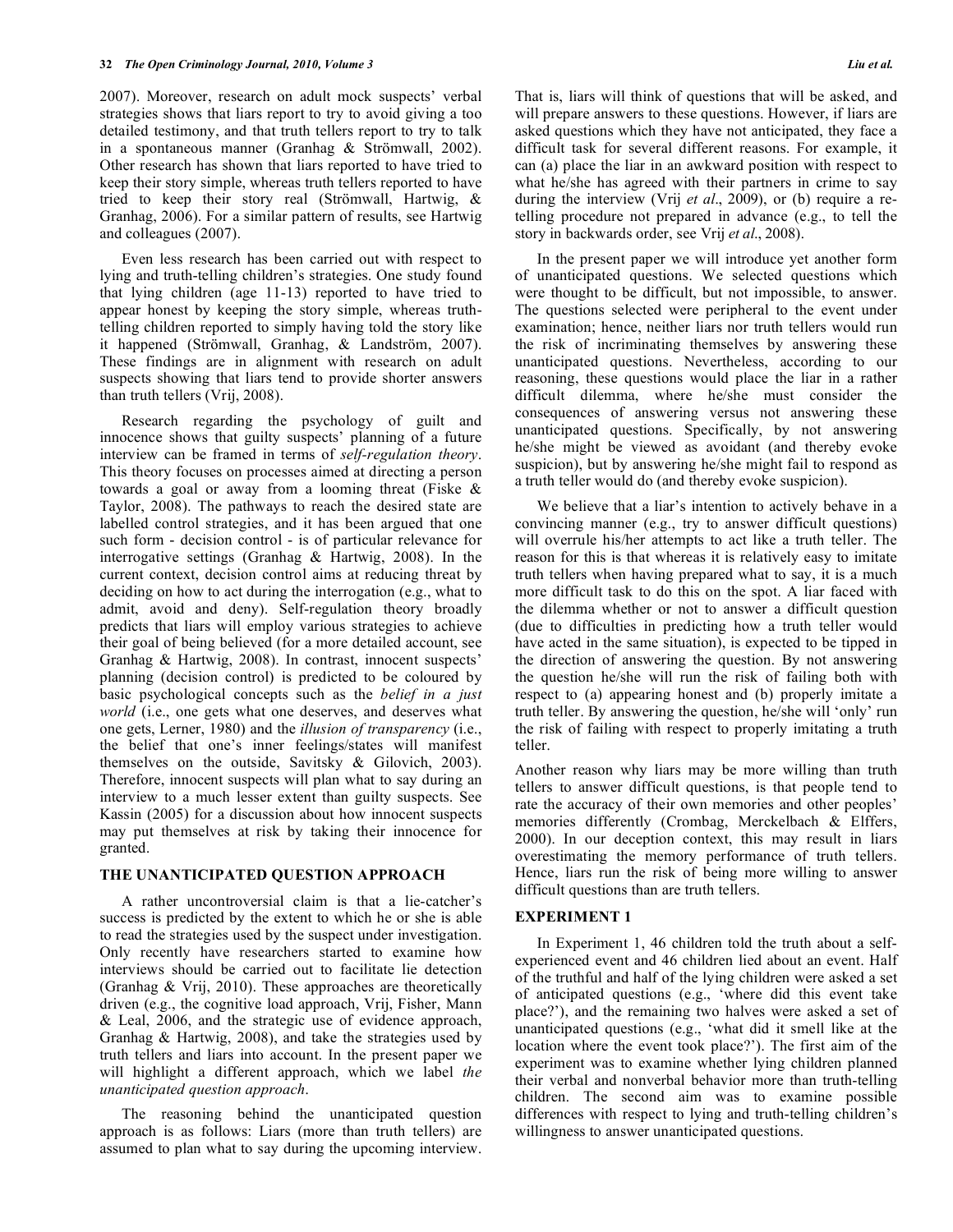Based on the psychology of guilt and innocence (Granhag & Hartwig, 2008; Kassin, 2005), and previous findings on children's strategies (Strömwall *et al*., 2007), we predicted that lying children would report having planned their verbal (Hypotheses 1a) and nonverbal behavior (Hypotheses 1b) before the interview to a higher degree than truth-telling children.

 Furthermore, with reference to the self-presentational perspective (DePaulo, 1992), and our reasoning above, we predicted that liars and truth tellers combined would be more willing to answer anticipated than unanticipated questions (Hypothesis 2a). In addition, we expected a difference between liars and truth tellers with respect to question type. Specifically, we predicted that the lying children would show more willingness to answer the unanticipated questions than the truth-telling children (Hypothesis 2b). No such difference was expected for the anticipated questions.

 In terms of the response length (as measured by number of words), we predicted that for the unanticipated questions the liars' answers would be longer than the truth tellers' answers (Hypothesis 3a). For the anticipated questions we predicted the opposite pattern: The truth tellers' answers would be longer than the liars' answers (Hypothesis 3b).

# **METHOD**

#### **Participants**

 In total 92 children (10-12 years old, 48 girls and 44 boys) participated in the study. The children were recruited from local schools in Gothenburg (Sweden) and we collected oral consent from the children, and written consent from the children's parents and teachers.

#### **Procedure**

 All children initially answered a so-called *Life Event Inventory*, which was originally designed and used by Strömwall and colleagues (2007). The inventory consists of a list of 13 events, each event listed is moderately emotionally charged in order to increase the chance that the child will remember whether or not he or she has experienced any of the events listed (e.g., "Can you remember an occasion when you squeezed a finger?). We thought it to be likely that each child in this particular age group would have experienced one or several of the events. Each child worked through the 13 events individually. For each event the child was asked to, truthfully, mark 'yes' (I have experienced such an event) or 'no' (I have not experienced such an event).

 Next, all children were informed that they were to be interviewed, individually, about one particular event from the questionnaire. One group  $(N = 46)$  was instructed that they would be interviewed about one event that they had reported to have experienced, and they were asked to answer the forthcoming questions asked about this event in a truthful manner. The other group ( $N = 46$ ) was informed that they would be interviewed about an event that they had marked with a 'no' in the questionnaire. That is, an event that they had not experienced. They were asked to answer all questions about this particular event as having really experienced the event (i.e., they were asked to lie). Finally, each child was informed about which particular event he or

she was going to be interviewed about (different events for different children), and each child was given three minutes to prepare before the interview.

 Three persons, with experience in interviewing children, conducted the interviews. They did not know whether the child was lying or telling the truth. First, the interviewers introduced themselves, invited the child to sit down, and explained the purpose of the interview. Next, they asked a predefined set of questions, following a structured interview. Two different sets of questions were used; one set included six anticipated questions, and the second set included six unanticipated questions (see Appendix 1). Each child was only exposed to one of the two sets of questions. The anticipated questions were event-relevant (e.g., "Where did this event take place?"), whereas the unanticipated questions were event-irrelevant (e.g., "What did you have in your pockets when this happened?"). We used a between-subjects design. Half of the 92 children were lying and half were telling the truth; half of the lying  $(N = 23)$  and half of the truth-telling children  $(N = 23)$  were asked anticipated questions, whereas the remaining lying and truth-telling children were asked unanticipated questions. All interviews were videotaped and then transcribed. The transcripts were used to analyze children's willingness to answer the questions and to calculate response length. Since the children answered a different number of questions, we divided the total number of words in the children's answers by the number of questions answered to obtain the dependent variable.

#### **Questionnaire**

 After the interview, each child was asked to fill out a short questionnaire. They first reported their gender and age. They were then asked to rate the extent to which they had prepared their verbal statement and nonverbal behavior on six point-scales ranging from 1 (*not at all*) to 6 (*very much*).

## **RESULTS**

#### **Children's Planning**

 In alignment with Hypothesis 1a we found that lying children reported to have planned their statements to a higher extent ( $M = 2.59$ ,  $SD = 1.26$ ) than truth-telling children ( $M =$ 1.84,  $SD = 0.95$ ,  $t(89) = 3.17$ ,  $p < .01$ . There was no difference in the planning of nonverbal behavior between liars ( $M = 1.46$ ,  $SD = 1.03$ ) and truth tellers ( $M = 1.39$ ,  $SD =$ 0.75),  $t(88) = 0.37$ ,  $p = .71$ . Thus, Hypothesis 1b was not supported.

#### **The Children's Willingness to Answer the Questions**

 Despite most children attempting to answer all questions, they answered more anticipated questions ( $M = 5.63$ ,  $SD =$ 0.57) than unanticipated questions  $(M = 5.17, SD = 0.97)$ , Welch's  $t(72.77) = 2.74$ ,  $p < .01$ , one-tailed. Hypothesis 2a thus received support. Moreover, the lying children  $(M =$ 5.43, *SD* = 0.79) answered the unanticipated questions significantly more often than the truthful children  $(M = 4.91)$ ,  $SD = 1.08$ ,  $t(44) = -1.87$ ,  $p < .05$  (one-tailed), thereby supporting Hypothesis 2b. The anticipated questions were answered as often by truthful ( $M = 5.57$ ,  $SD = 0.66$ ) and deceptive children ( $\dot{M}$  = 5.70, *SD* = 0.47),  $t$ (44) = 0.77, *p* = .45.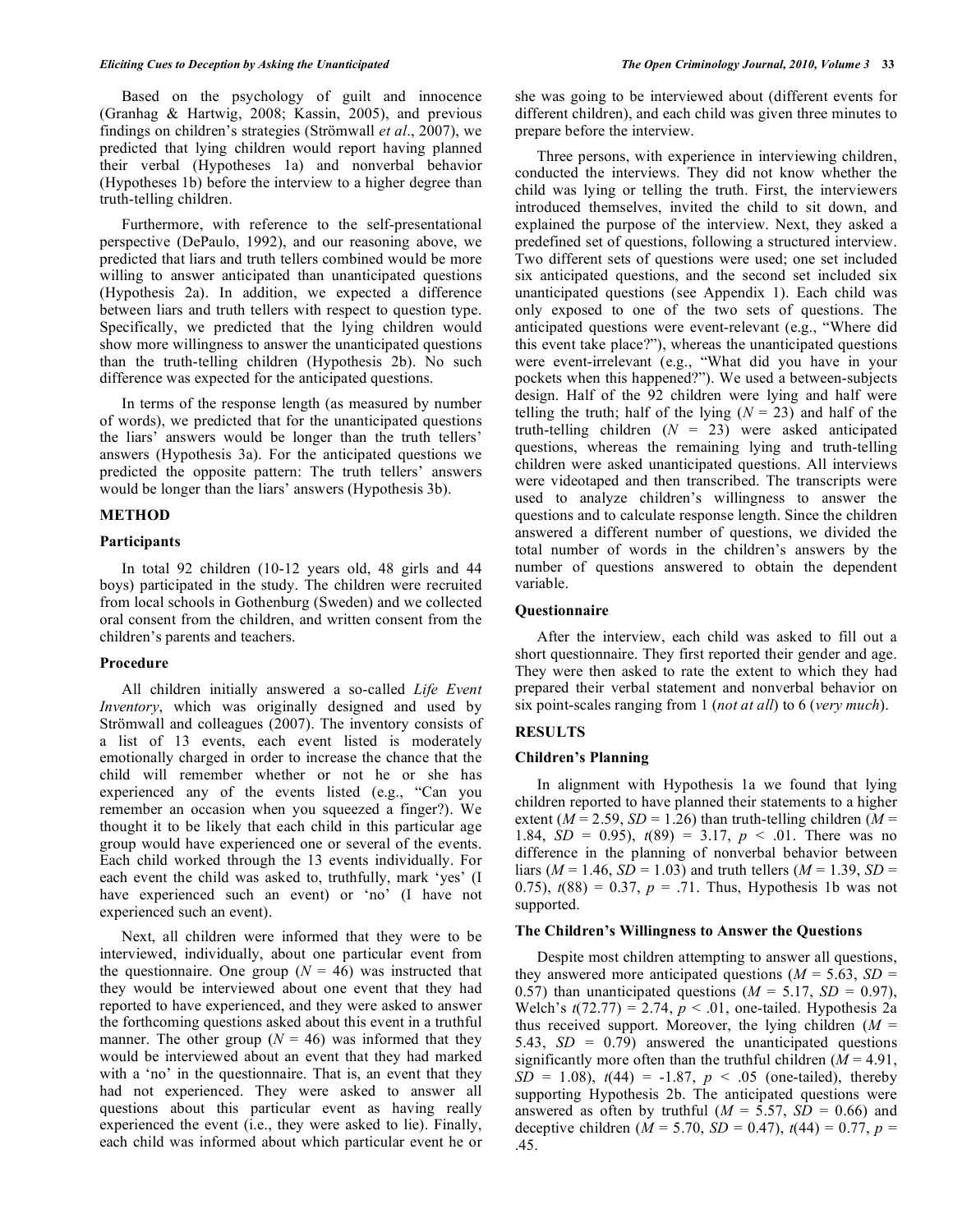#### **Response Length**

 To examine differences in children's response length (as measured by the mean number of words in the answers to the interview questions), two independent samples *t*-tests were conducted. First, we found that for the unanticipated questions, the deceptive children's answers ( $M = 8.70$ ,  $SD =$ 4.26) were longer than the truthful children's answers  $(M =$ 7.04,  $SD = 5.06$ ), however the difference was not significant  $t(44) = -1.21$ ,  $p = .12$  (one-tailed). A non-significant tendency in the predicted direction was also found for the anticipated questions: truthful children'  $(M = 14.22, SD =$ 8.83) was longer than the deceptive children's answers (*M* = 11.50,  $SD = 7.68$ ),  $t(44) = 1.12$ ,  $p = .14$  (one-tailed). The combined results show partial support of Hypotheses 3a and 3b.

## **EXPERIMENT 2**

 Experiment 1 showed that lying children (a) reported to have planned their statement more extensively than truthtelling children, and (b) were more willing to answer unanticipated questions than were the truth-telling children. Experiment 2 focused on adults' ability to detect children's deception. Research has shown that adults' ability to discriminate between children's truthful and deceptive accounts is mediocre, with accuracy rates just above the level of chance (Vrij, 2008). Research has also shown that adults tend to assess children's statements as truthful rather than deceptive. A consequence of this so-called *truth bias* is that lie-catchers are somewhat better at detecting truthful than deceptive statements (e.g., Strömwall & Granhag, 2005; Westcott, Davies, & Clifford, 1991).

 The major aim of Experiment 2 was to examine adult liecatchers ability to discriminate between the children's truthful and deceptive accounts. In line with previous research we predicted that the adult's overall deception detection accuracy would be poor (Hypothesis 1a), and that the adults would exhibit a truth bias (Hypothesis 1b). In addition, we tested the effect of question type (unanticipated or anticipated questions) on deception detection accuracy.

### **METHOD**

## **Participants**

 A total of 92 undergraduate students (57 women, 35 men) from the University of Gothenburg participated in the experiment. Their age ranged from 17 to 39 years  $(M =$ 24.32,  $SD = 4.27$ ), and they were guaranteed a payment equivalent to 25 SEK (approximately 3 USD).

## **Materials and Procedure**

 We used the videotaped interviews from Experiment 1. The videotapes showed full images of both the interviewer and the child. Each observer watched one videotaped interview, and assessed one child. Prior to watching the videotape each observer was given an information sheet stating that he or she was going to watch an interview with a child, and that he or she had to assess the veracity of the child's statement. They were also instructed that it was as likely that the child was lying as it was that the child was telling the truth. The observers were not informed about the different set of questions used. That is, that half of the

children were asked anticipated questions and that the other half was asked unanticipated questions. After watching the videotape the observers made a dichotomous veracity judgment (the child told the truth/the child lied). In addition, they were asked to rate the extent to which they perceived the questions asked as unusual, on a scale from 1 (not at all) to 7 (very much).

### **RESULTS**

### **Manipulation Check**

 An independent *t*-test showed that the observers rated the unanticipated questions  $(M = 4.26, SD = 1.64)$  as significantly more unusual than the anticipated questions (*M*  $= 2.20$ , *SD* = 1.26),  $t(90) = 6.78$ ,  $p < .001$ , which shows that the manipulation of anticipated and unanticipated questions was successful.

## **Veracity Assessments**

 Overall, the observers' accuracy rate was 57.6 %, which was not significantly better than chance level (binominal  $p =$ .18). Hence, Hypothesis 1a was supported. Separate analyses showed that the observers in the anticipated question condition obtained an accuracy rate of 56.5%, and the observers in the unanticipated question condition showed an accuracy rate of 58.7%. The two conditions did not differ significantly,  $\chi^2$  (1,  $N = 92$ ) = 0.05,  $p = .83$ .

## **Judgment Bias**

 In contrast to Hypothesis 1b (stating that the observers would exhibit a truth bias) the observers made more lie judgments than truth judgments (62% and 38%, respectively). That is, overall the observers showed a significant lie bias (binomial  $p < .05$ ). Separate analyses showed that the observers who had watched children answering anticipated questions made significantly more lie judgments (67.4%) than truth judgments (32.6%), (binomial  $p < .05$ ). In contrast, the observers who had watched children answering unanticipated questions did not show a significant judgment bias (binomial *p* = .46).

### **DISCUSSION**

 We examined whether lying children would be more willing than truth-telling children to try to answer unanticipated questions during an interview. In addition, we investigated whether adult observers would be able to discriminate between children's truthful and deceptive accounts differently when assessing anticipated questions than when assessing unanticipated questions. Below we discuss each of these issues in more detail.

## **Children's Performance**

 Overall, truth tellers and liars combined answered, in alignment with our hypothesis, significantly more anticipated questions than unanticipated questions. The results of Experiment 1 also supported our main hypothesis, that lying children would be more willing than truth-telling children to answer unanticipated questions. Furthermore, we found no such difference in terms of truth tellers' and liars' willingness to answer anticipated questions. The essential finding here is that we, by our choice of questions, were able to elicit a cue to deception.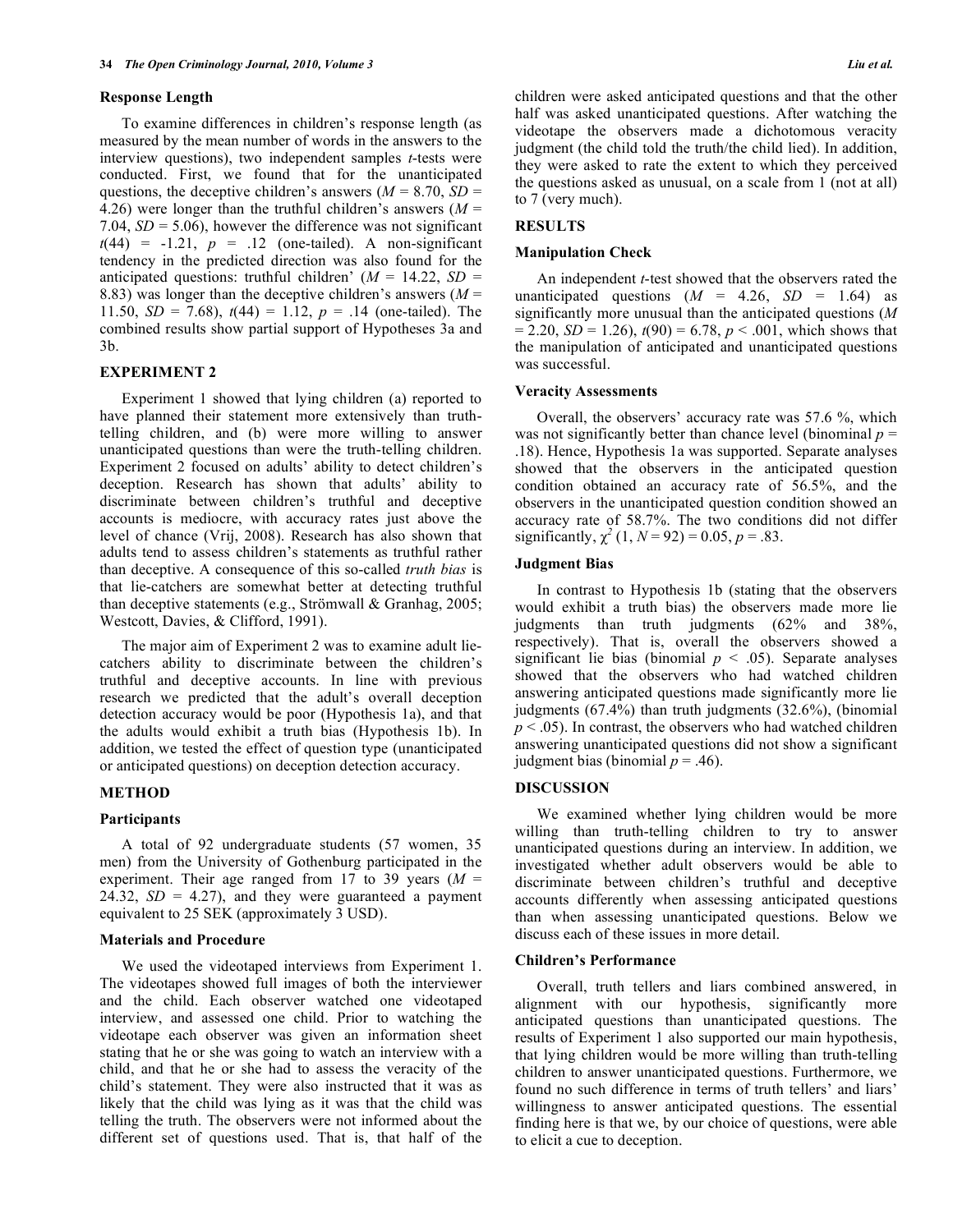It is interesting to note that this finding relates to Criterion 15 of Criteria-Based Content-Analysis (CBCA, Köhnken, 2004). CBCA is an important component of the Statement Validity Assessment (SVA), which is one of the more common verbal content techniques for assessing the veracity of statements (Vrij, 2008). Criterion 15 predicts that truth tellers (more often than liars) admit lack of memory.

 Furthermore, we predicted and found that lying children planned their verbal behavior more extensively than truth tellers. This finding fits nicely with current theoretical reasoning (Granhag & Hartwig, 2008; Kassin, 2005) and empirical findings (Hartwig *et al*., 2007), on the psychology of guilt and innocence.

#### **Adult Lie-Catchers' Performance**

 The overall result of Experiment 2 showed that adult liecatchers were poor at discriminating between lying and truth-telling children. This is a typical finding in deception research (Vrij, 2008). Our results further show that adults watching children answering unanticipated questions did not outperform adults watching children answering anticipated questions. The reason why question type did not affect accuracy should probably not be attributed to adults not noticing any difference between unanticipated and anticipated questions (our manipulation check revealed that they perceived the unanticipated questions as more unusual). Instead, we can think of three reasons as to why question type had no impact on the lie-catchers' total accuracy rate. First, our lie-catchers were not told that willingness to answer difficult questions might be a diagnostic cue to deception. Second, each adult lie-catcher watched only one child. Consequently, our lie-catchers had no opportunity to compare different children's different willingness to answer. Third, the diagnostic cue was difficult to spot, as the objective difference between lying and truth-telling children's willingness to answer anticipated and unanticipated questions were rather small.

 In contrast to previous research (Strömwall *et al*., 2007) we did not found a truth bias among the adult lie-catchers; instead, a lie bias in the anticipated questions condition was found. A possible explanation for this lie bias is many truthtelling children were asked to talk about events that dated far back in time. It might be that the lie-catchers were too quick in discrediting the children for not being able to provide enough details about the event discussed. Such an error could be seen as a *fundamental attribution error* (Myers, 2008), the tendency - when trying to explain the behavior of others (e.g., a child having difficulties to remember) - to overestimate dispositional influence (e.g., the effects of lying), and to underestimate situational influence (e.g., the effects of having to remember an event that took place long ago).

#### **Limitations**

 There are a few limitations to the current study. First, from our data we can not tell whether the difference in willingness to answer the unanticipated questions was due to that the liars found themselves in the dilemma we tried to create for them. We simply do not know anything about the mental processes of the liars, and it is for future research to investigate these processes. Second, although the

unanticipated questions were selected to be peripheral to all events, some questions could be answered by the use of scripted knowledge (e.g., 'can you remember what you had for breakfast the day that this happened?'), whereas others related less to scripted knowledge (e.g., 'what did you do the day before this happened?'). Any follow-up study should consider this aspect. Third, the time interval between the date of interview and the date of the event discussed differed among the children. We have no reason to believe that this resulted in any systematic differences between the conditions, but we recommend that any follow-up study should take measures controlling for any such possible confound. Fourth, we used one set of anticipated questions and one set of unanticipated questions; future research might profit from using a set where the unanticipated questions are interspersed among anticipated questions.

## **CONCLUSIONS**

 The take home message emerging from the current paper is clear: Truth telling and lying children answered unanticipated questions differently; lying children were more likely to answer them than were truth-telling children. This difference did not emerge when truth-telling and lying children answer anticipated questions and, thus, the willingness to answer unanticipated questions appeared as a diagnostic cue to deception in children. The present study was, however, the first of its kind and we do encourage other researchers to carry out more research in this promising area.

### **ACKNOWLEDGMENTS**

Thanks to all children who participated in this study.

A portion of this research was presented at the  $18<sup>th</sup>$ Conference of the European Association of Psychology and Law, Maastricht, July 2008.

### **APPENDIX**

#### **Anticipated Questions**

- 1. Can you tell me what happened when… (the interviewer mentions the event that the child is going to talk about)?
- 2. Can you tell me anything else?
- 3. Where did this event take place?
- 4. What did the location, where this happened, look like?
- 5. How old were you when this happened?
- 6. What time a day did this happened?
- 7. What did you think when this happened?
- 8. Were you alone when this happened?

#### **Unanticipated Questions**

- 1. Can you tell me what happened when… (the interviewer mentions the event that the child is going to talk about)?
- 2. Can you tell me anything else?
- 3. What was the weather like during the day that this happened?